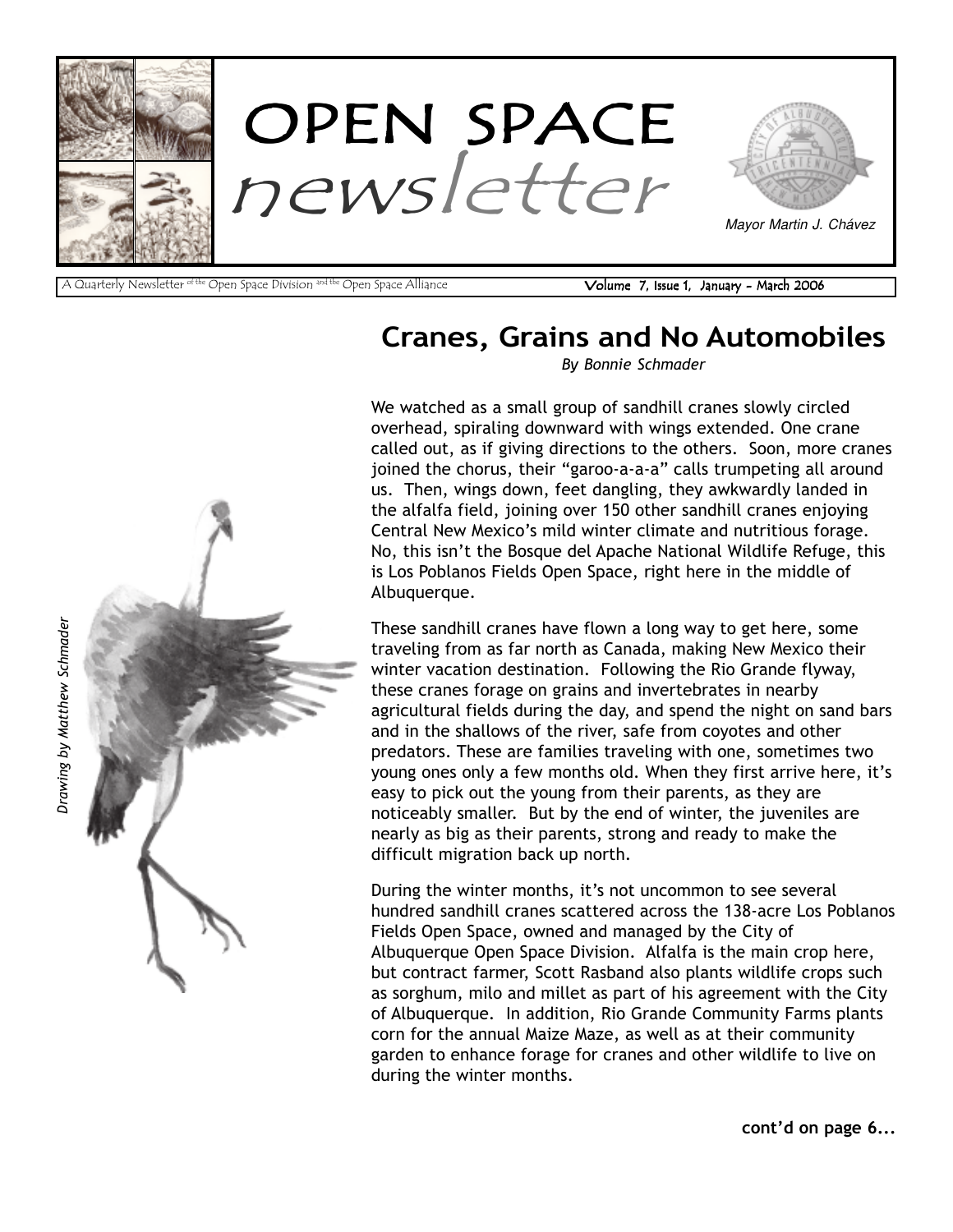# LOOKING BACK - LOOKING AHEAD Open Space Alliance President

I hope everyone had the opportunity to enjoy the wonderful weather in Albuquerque that stretched late into the fall season. It was an excellent time to enjoy some of the splendid Open Space in our community, especially the cottonwood trees along the Rio Grande. I particularly enjoyed the Paseo del Bosque Trail, just north of the Rio Grande Nature Center.

Some say that fall is the "best time of year", but looking back on 2005 there were many opportunities that brought people out to Albuquerque's Open Space areas. During the summer there were the Sunday hikes and Sunset Series at the Elena Gallegos Picnic Area which provided visitors an occasion to learn about the natural and cultural resources on Open Space lands. Low impact recreational opportunities were found in a variety of Open Space areas, including Boca Negra Canyon and in the Rio Grande Valley State Park. There were also plenty of special events for volunteering like National Trails Day, Spring Cleanup in the Foothills, National River Cleanup Week, and Dia del Rio. The Open Space Alliance is pleased to have been a part of many of these special events.

On balance, 2005 was a positive year for the Open Space Alliance. Looking ahead, we see 2006 to be challenging and full of engaging activities. Our Board of Directors has endorsed four priority goals for the upcoming year. They are to:

- 1) Develop Open Space Alliance as a resource, particularly to find and organize financial partners for the Open Space Visitor Center;
- 2) Expand and strengthen Open Space Alliance membership;
- 3) Support Open Space Division special events and ongoing programs; and
- 4) Organize Open Space Alliance projects.

With the New Year, we will be launching an Open Space Alliance web site and an email list-serve for members. Both should enhance communications.

- -

I look forward to a growing membership and success in preserving and promoting Open Space lands in Albuquerque.

- - -

- -

- - -

-

#### Steven Hamp, Open Space Alliance President - - -

-

- - -

-

- - -

-

- - -



The Open Space Division is pleased to welcome James Marmon to the staff. James fills Jim Sattler's former position as Park Specialist. Jim Sattler is now the manager of the Resource Management and Visitor Service Section. Though Jim has a new set of responsibilities, he will still be sharing his field expertise and working alongside volunteers on the trail.

- - -

-

- - -

-

James returns to his native New Mexico from Alaska where he worked as the visitor service manager for Tongas Historical Museum and Totem Heritage Center in Ketchikan. James will be managing Open Space park facilities and staff, and assisting with volunteer projects.

If the name Marmon sounds familiar, it may mean that you are an Albuquerque history buff. James is a descendant of Walter G. Marmon who has the distinction of naming some of Albuquerque's well-known streets in the late 1800ís when the railroad came to town. Some of the streets he named include Broadway, Edith, Coal and Lead.

-

- - -

- -

- - -

- -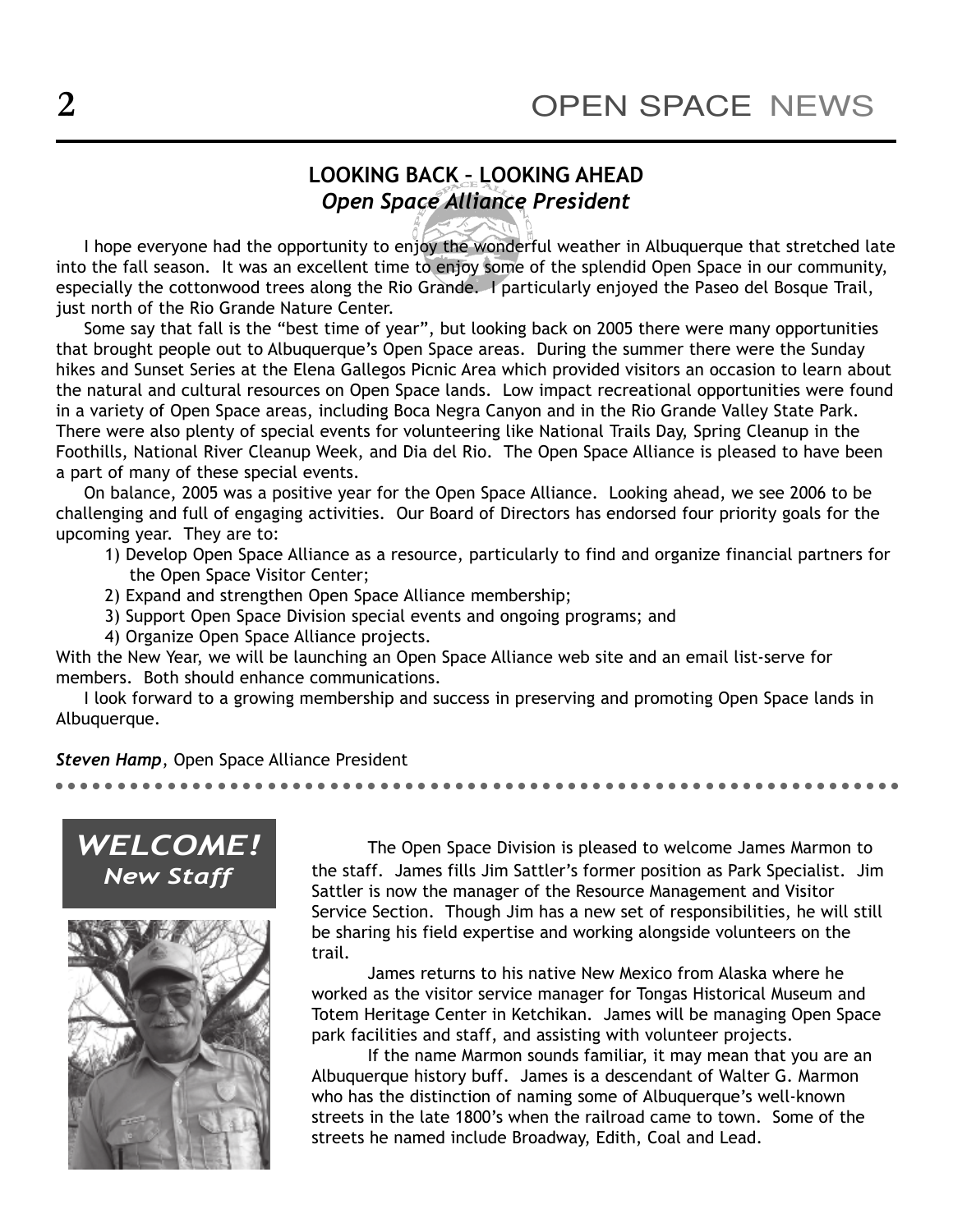



Apprentice Ecologist Initiative participants at Piedra Lisa Open Space

# NICODEMUS WILDERNESS PROJECT Encouraging Stewardship by Example

The Robert F. Nicodemus Memorial Wilderness Project (Nicodemus Wilderness Project) is an essential contributor to the continued restoration and maintenance of Open Space properties, specifically the Piedra Lisa Open Space. The Nicodemus Wilderness Project adopted the Piedra Lisa Open Space in July 2001 as the first official member of the City of Albuquerque's Adopt-an-Open-Space initiative. The Project was awarded the Outstanding Adoption Group of 2004 for hundreds of volunteer hours and the exceptional work they have accomplished at Piedra Lisa Open Space.

The Albuquerque based  $501(c)(3)$  nonprofit, Nicodemus Wilderness Project, was founded in 1999 because of the need for environmental restoration, stewardship, and protection of neglected public lands. The project fulfills the ideals of its mission by coordinating wilderness restoration activities that utilize the resources of the local community.

The Nicodemus Wilderness Project has been involved with Make a Difference Day since 2000 with their coordination of hundreds of volunteers on trail cleanup and restoration activities. The Nicodemus Wilderness Project's president, Robert K. Dudley, and the vice president, Yih-Ming coordinated efforts for this year's event that included litter removal, restoration work, and trail maintenance. This trail system involves closing off unsustainable existing trails, rerouting trails, restoring and improving drainage on existing trails, and installing trail signage.

#### APPRENTICE ECOLOGIST INITIATIVE

The Nicodemus Wilderness Project has formed a unique program that engages youth, teens, and college-age youth to participate in wilderness and nature litter cleanup projects within their communities. This program encourages youth to focus on volunteerism, environmental stewardship, and writing.

Interested participants must plan a trip to a wilderness area, mountain, river, park, or shoreline with the purpose of litter cleanup. Each applicant must then submit an essay about the trip along with a photo. The essay will be published on the Nicodemus website, and the applicant will be awarded an official Certificate of Achievement.

For further information on the Apprentice Ecologist Initiative or the Nicodemus projects, go to the following website, www.wildernessproject.org.



Another Apprentice Ecologist Initiative participant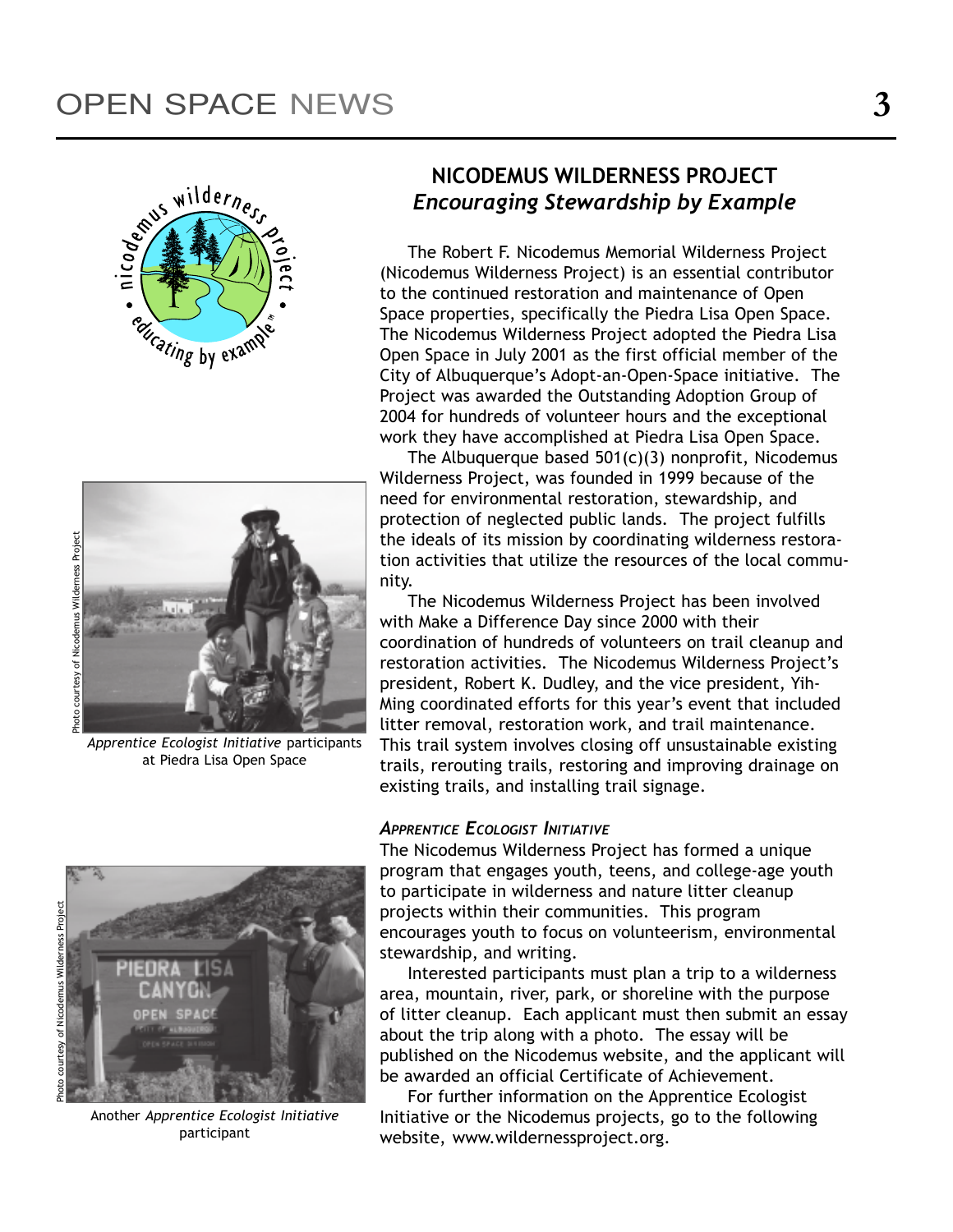# january

#### 7 BEHIND-THE-SCENES OPEN SPACE VISITOR CENTER TOUR / VOLUNTEER APPRECIATION 10:00 am - Noon

There is still a lot of work to be done before the facility is ready for the public, but renovations to the Open Space Visitor Center are nearly complete. And we want YOU to be the first to see it! In the first hour guests who are Open Space Volunteers can collect awards they earned from 2004. Others are invited to mix, mingle and enjoy a continental brunch. In the second hour, tour guides Bonnie Schmader and Myrna Marquez will show off our new facility and help you visualize what's to come. We will also tell you how you can be involved in the development and operation of this exceptional facility. Please RSVP with Jodi Hedderig @ 452-5210.



Thanks to the great work of Erik Zsemlye, whom we foundly call the "Open Space GIS Guy," we are proud to announce that the brand spankin' new foothill maps are ready!

What's so great about these maps? Not only do they include all the official trails in the foothills painstakenly GPSed by Erik, he has taken the maps a step further by detailing the area around the 6 main Open Space trailheads and turning each into their own map. For instance, the Indian School map to the right shows the full foothills trail system and also includes a detailed inset of the Indian School area.

Where can you get these maps? If you have internet service, you can print them directly from our website at

#### www.cabq.gov/openspace/trailmaps.

These maps will also be available at the Elena Gallegos Information Center in brochure format and posted at each of the foothill's trailheads in the near future.

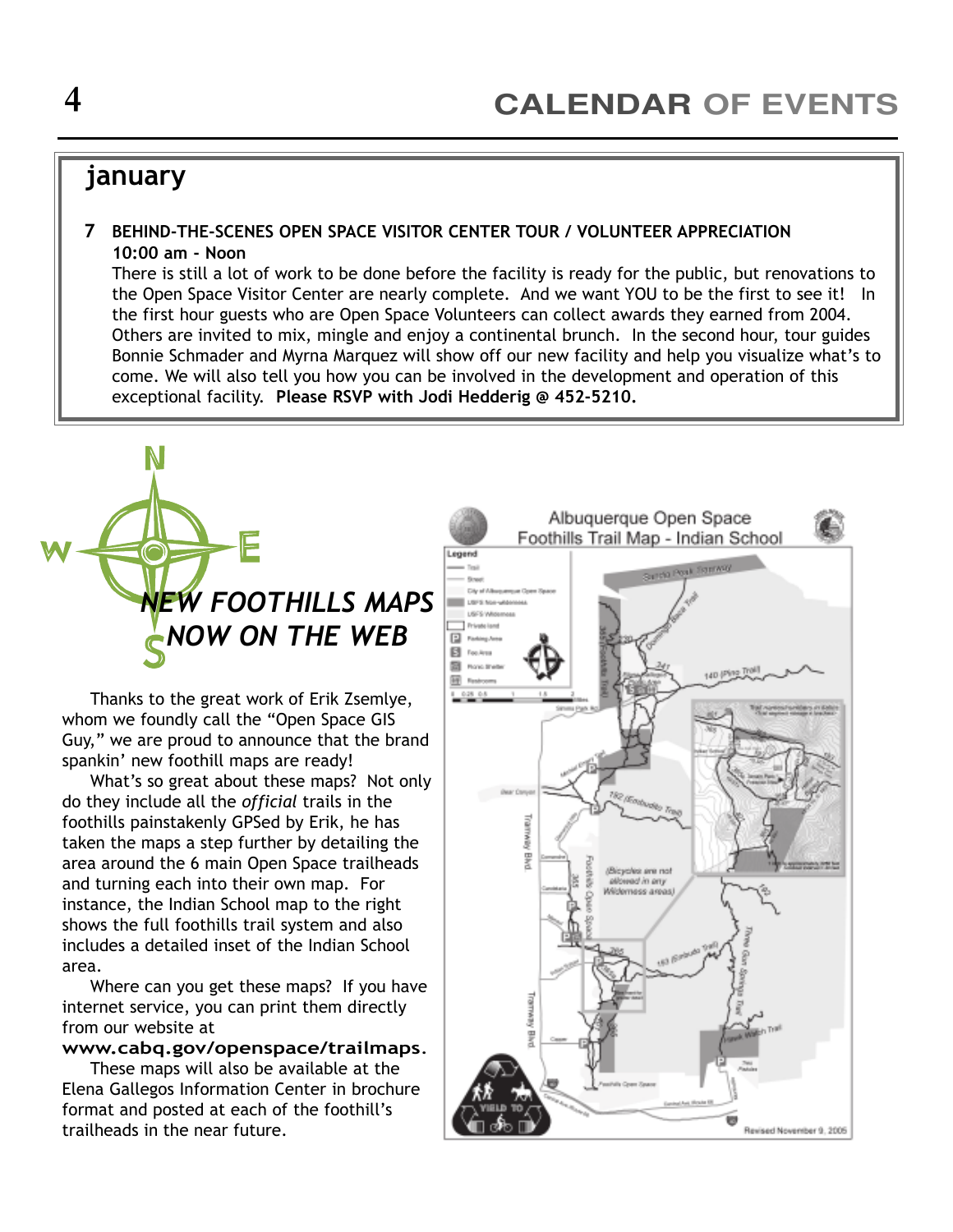### THE WILLIS WARBLER Bird News from Observations Made in Open Space

by Joshua Willis

The fall months of October and November bring colder weather. This adjustment in temperature initiates an ancient tradition for birds -- migration. For those of us living in New Mexico, the winged migration of several bird species lures us into our City's Open Spaces to observe the many sounds and colors these travelers possess.

Open Space around Albuquerque often serve as important rest areas or even winter homes for birds flying south to escape the cold of the northern hemisphere. On any given morning during the fall and winter, one can observe migrating birds interacting with their environment.

Albuquerque's geography is extraordinary due to the diverse landscape within its boundary. A fifteen minute drive can take one to the sparse beauty of the west mesa, the lush canopy of the Rio Grande Bosque, or the rocky terrain of the Sandia Mountain. Each of these places will reveal several species of bird that live and feed on resources specific to that area. And each Open Space facility within these special areas offers unique bird watching opportunities.

My bird observation for this issue comes from Elena Gallegos, located within the foothills of the Sandia Mountain. During the month of November a great number of Northern Flickers can be observed migrating down from the highlands to the warmer winter climates. These birds are fairly large woodpeckers. The flicker has a diverse diet which includes insects, seeds and berries. The juniper trees of Elena Gallegos offer safety and food due to their dense foliage and abundance of juniper berries in the fall. But these trees offer the same resources to another familiar bird, the Scrub Jay . The two birds are similar in size, yet the jay is more or less a permanent resident of the central New Mexico landscape.

The jay seems to feel a need to make itself look bigger in order to ward off the intruding flicker. The jay can be seen at the top of the juniper tree with fluffed chest and watchful eyes. The flicker, however, seems more concerned with feeding and

movement than with the insulted jay. Even so, a posturing match ensues and the two birds negotiate use of the trees.

This example of wildlife is but a small part of the wealth of natural heritage and beauty that is available to us everyday. Our City's Open Spaces are important to, not only us, but the churning natural world. We may aid these special places by making them part of our awareness. Through small observations and volunteering we as Albuquerque residents play an active role in stewardship. These actions ensure a balanced future between our growing city and the accommodating land where we live.

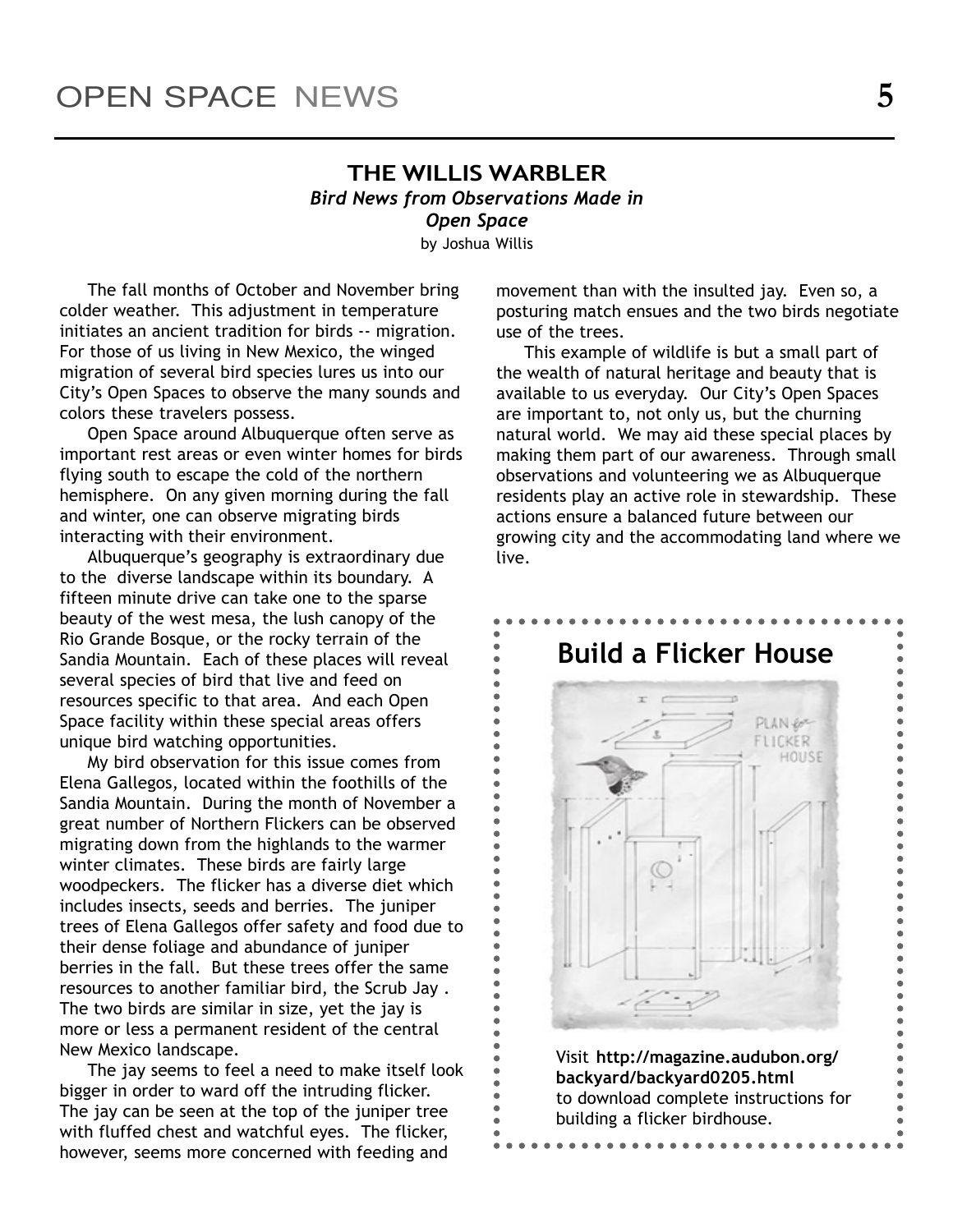# Cranes, Grains...cont'd from page 1 CRANEOLOGY 101

Los Poblanos Fields Open Space is open to the public year-around. Acquired as Major Public Open Space in 1997, the City of Albuquerque's Open Space Division and its partners manage the property as farmland and wildlife habitat. Citizens enjoy the property as well by walking, jogging, horse-back riding and bicycling along the farm and ditch roads. Wildlife viewing is especially popular during the winter months when hundreds of cranes, geese and ducks cover the fields.

In addition to natural history, Los Poblanos Fields is rich with cultural history as well. From Ancestral Puebloan gardens of corn, beans and squash dependent on seasonal floodwaters, to Spanish farms irrigated by acequia systems, to dairy farms, to what is now Major Public Open Space, the land at Los Poblanos Fields has seen many changes and uses.

Los Poblanos Fields Open Space is a bright green jewel in the crown of Albuquerque. It preserves agricultural land and farming - a way of life that is quickly disappearing. It provides resident and migratory wildlife with critical habitat, and it gives citizens a place to enjoy and appreciate the quiet solitude of an agricultural and wildlife habitat area in the heart of Albuquerque. The Bosque del Apache National Wildlife Refuge is a great place to see sandhill cranes and other wildlife, but if you want to save time and gas, drive a short distance to Los Poblanos Fields and take a walk around your Open Space lands. If you want to see the cranes, visit between now and the end of February, because come one warm, clear March day when the winds are blowing just right, something in their ancient brains will tell them its time to go. They will launch themselves into wide, low circles while calling to each other, rising on thermals until they are almost out of sight several thousand feet high, reaching crosswinds that will send them back up north on their timeless, cyclical journey.

- 1. Sandhill Cranes have a variety of vocalizations, but the most common is generally described as a repeated series of trumpeting "garoo-a-a-a" calls that can be heard for over a mile. One of the reasons for this remarkably loud and penetrating call is because of its unusual windpipe. Most birds' tracheas pass directly from the throat to the lungs, but in Sandhill cranes, it is elongated by forming a single loop which fills a cavity in the sternum, coiled upon itself like a French horn.
- 2. Contrary to popular belief, the red patch atop a crane's head is naked skin, not feathers.
- 3. Cranes can fly 25-38 mph.
- 4. Cranes are highly revered by many cultures, especially in the Orient. Cranes are admired for their fidelity, longevity, good fortune, insight, love of peace, beauty, vigilance and nobility.
- 5. Cranes are among some of the oldest surviving birds; a sandhill crane fossil wing bone was discovered in Nebraska and

estimated to be over 9 million years old.

> 6. Newborn crane chicks grow quickly,

### ...if you go

Please obey the following rules if you visit Los Poblanos Fields Open Space - remember, this is a working farm, and an important wildlife habitat area:

\*Day-use area only -- no camping is allowed. \*No motorized vehicles allowed on interior farm roads or ditch roads.

\*All pets must be kept on a leash at all times.

- \*Please pick up after your pet.
- \*No firearms allowed

\*No hunting of any kind.

\*No chasing or harassing wildlife -- keep a respectful distance, remember this is their habitat.

Directions: Los Poblanos Fields Open Space is located off of Montano Road, between 4th Street and the river. Turn north on Tierra Viva Road, parking is to the left.

enabling them to migrate early and over great

distances.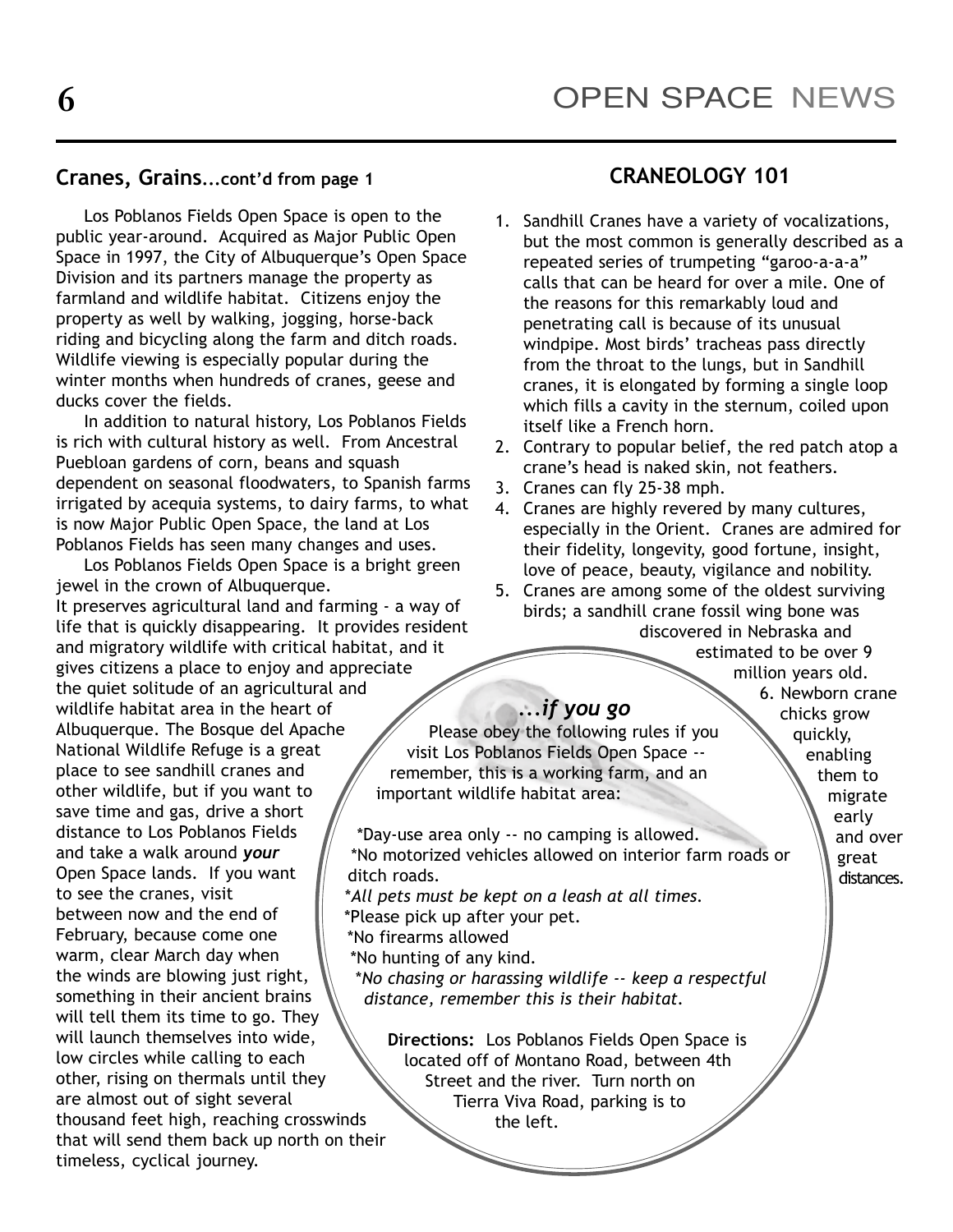# OPEN SPACE NEWS

# Up and Down

By Edie Murray (selection from Finding Refuge in Nature: Poem, Essays and Art Inspired by Open Spaces)

An hourglass of time, Sandia. Movement from the wind To a breeze across the mesa.

Oneness- mountain becomes mesa, Together from the source. A dragonfly above the brush To a vulture high.

- - -

- -

- - -

- -

- - -

-

From a gravel in the ravine, To a rock it came from, protecting it from above.

Man climbing over rocks-Man resting in the piñon shade, Uplifted in spirit, yet depressed At the fleeting moment never to be experienced again.

- - -

-

- - -

-

- - -

- -

- - -

Help support the Open Space Alliance. Read your newsletter on-line!

Consider cancelling your subscription to the Open Space News and view each issue at www.cabq.gov/openspace/news

Cancelling your subscription saves not only trees, but the Open Space Alliance printing and mailing costs -- that much more cash to put toward education and conservation projects in Open Space!

To cancel your subscription, send Jodi Hedderig an email at jhedderig@cabq.gov and tell her to cancel your subscription to the Open Space newsletter because you want to help support the Open Space Alliance.

# **Get involved in the Open Space Alliance today and contribute to the future of YOUR Open Space!**

- -

- - -

-

- - -

-

Your generous contribution to the Open Space Alliance supports OSA's mission of enhancing our quality of life through: heightening public awareness of Open Space lands; building and strengthening partnerships with groups who share Open Space values; promoting conservation, acquisition, and stewardship of Open Space lands; strengthening volunteerism and community outreach programs; providing financial support.

For information about our current activities, contact Steve Hamp, OSA Board President, at shamp7@comcast.net, or 247-2523.

**To join**, please fill out the information and return the form with your check or money order.

| NAME:                                             |                                                                                                                         | DATE:                                                     |
|---------------------------------------------------|-------------------------------------------------------------------------------------------------------------------------|-----------------------------------------------------------|
| ADDRESS:                                          |                                                                                                                         |                                                           |
|                                                   | STATE:                                                                                                                  | ZIP CODE:                                                 |
|                                                   | E-MAIL:                                                                                                                 |                                                           |
| <b>NEW MEMBER</b><br>( )<br><b>RENEWAL</b><br>( ) | \$10 STUDENT (18 & UNDER) / SENIOR<br>$\left( \begin{array}{c} 1 \end{array} \right)$<br>\$20 INDIVIDUAL<br>\$30 FAMILY | \$250 SUSTAINING<br>\$500 CORPORATE<br>\$1000 LIFE MEMBER |
|                                                   |                                                                                                                         |                                                           |

**MAKE CHECKS PAYABLE TO: Open Space Alliance, P.O. Box 91265, Albuquerque, NM 87199**